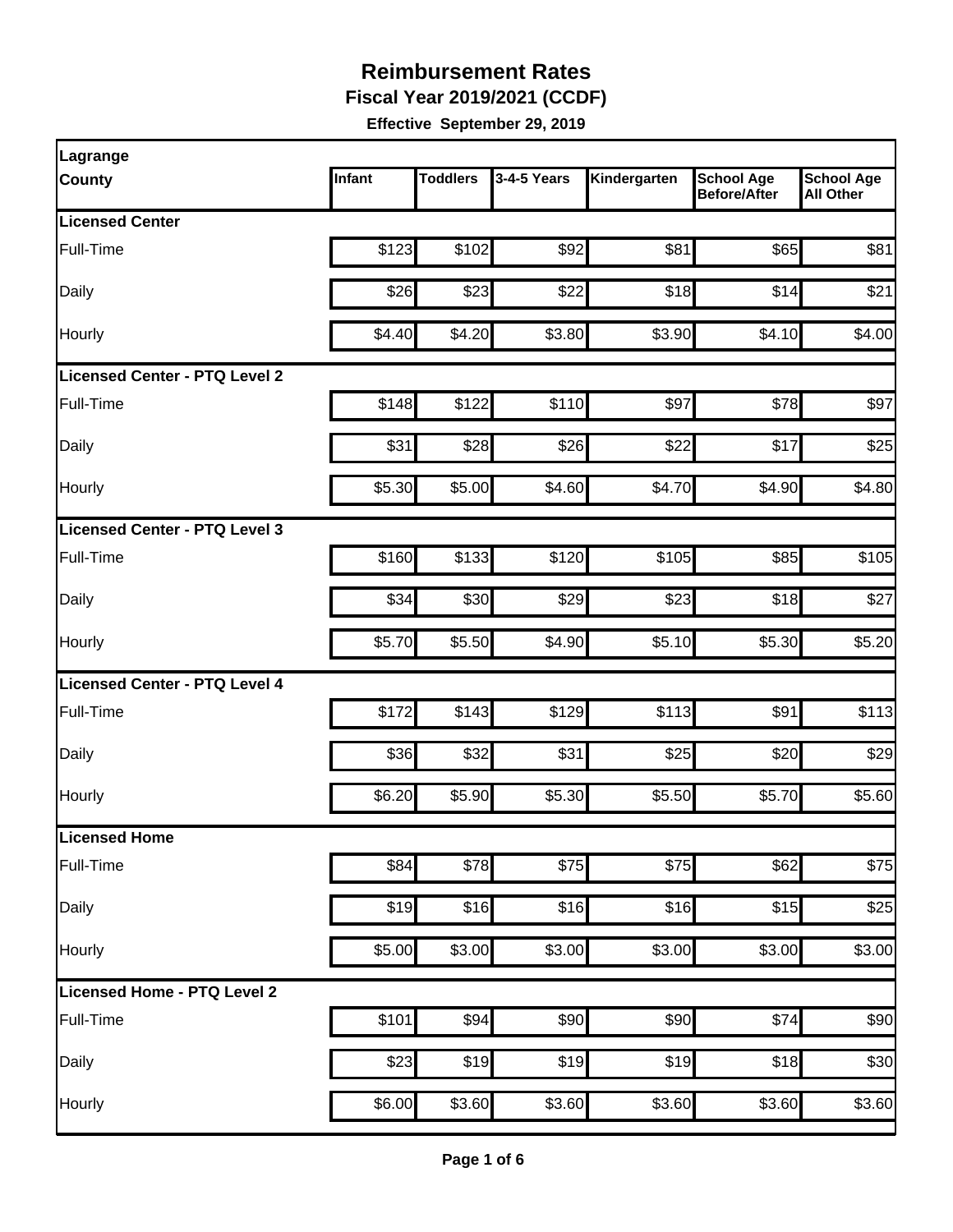**Fiscal Year 2019/2021 (CCDF)**

| Lagrange                                 |        |                 |                  |                    |                                          |                                       |
|------------------------------------------|--------|-----------------|------------------|--------------------|------------------------------------------|---------------------------------------|
| <b>County</b>                            | Infant | <b>Toddlers</b> | 3-4-5 Years      | Kindergarten       | <b>School Age</b><br><b>Before/After</b> | <b>School Age</b><br><b>All Other</b> |
| Licensed Home - PTQ Level 3              |        |                 |                  |                    |                                          |                                       |
| Full-Time                                | \$109  | \$101           | \$98             | \$98               | \$81                                     | \$98                                  |
| Daily                                    | \$25   | \$21            | \$21             | \$21               | \$20                                     | \$33                                  |
| Hourly                                   | \$6.50 | \$3.90          | \$3.90           | \$3.90             | \$3.90                                   | \$3.90                                |
| Licensed Home - PTQ Level 4              |        |                 |                  |                    |                                          |                                       |
| Full-Time                                | \$118  | \$109           | \$105            | \$105              | \$87                                     | \$105                                 |
| Daily                                    | \$27   | \$22            | \$22             | \$22               | \$21                                     | \$35                                  |
| Hourly                                   | \$7.00 | \$4.20          | \$4.20           | \$4.20             | \$4.20                                   | \$4.20                                |
| <b>Registered Ministry</b>               |        |                 |                  |                    |                                          |                                       |
| Full-Time                                | \$98   | \$90            | \$85             | \$81               | \$65                                     | \$77                                  |
| Daily                                    | \$22   | \$20            | \$20             | \$18               | \$14                                     | \$17                                  |
| Hourly                                   | \$3.20 | \$3.20          | \$2.80           | \$2.80             | \$2.20                                   | \$2.20                                |
| <b>Registered Ministry - PTQ Level 1</b> |        |                 |                  |                    |                                          |                                       |
| Full-Time                                | \$111  | \$96            | \$89             | \$81               | \$65                                     | \$79                                  |
| Daily                                    | \$24   | \$22            | \$21             | \$18               | \$14                                     | \$19                                  |
| Hourly                                   | \$3.80 | \$3.70          | \$3.30           | \$3.40             | \$3.20                                   | \$3.10                                |
| <b>Registered Ministry - PTQ Level 2</b> |        |                 |                  |                    |                                          |                                       |
| Full-Time                                | \$148  | \$122           | \$110            | \$97               | \$78                                     | \$97                                  |
| Daily                                    | \$31   | \$28            | $\overline{$}26$ | \$22               | \$17                                     | \$25                                  |
| Hourly                                   | \$5.30 | \$5.00          | \$4.60           | \$4.70             | \$4.90                                   | \$4.80                                |
| <b>Registered Ministry - PTQ Level 3</b> |        |                 |                  |                    |                                          |                                       |
| Full-Time                                | \$160  | \$133           | \$120            | \$105              | $\overline{$85}$                         | \$105                                 |
| Daily                                    | \$34   | \$30            | $\overline{$}29$ | \$23               | \$18                                     | \$27                                  |
| Hourly                                   | \$5.70 | \$5.50          | \$4.90           | $\overline{$5.10}$ | \$5.30                                   | \$5.20                                |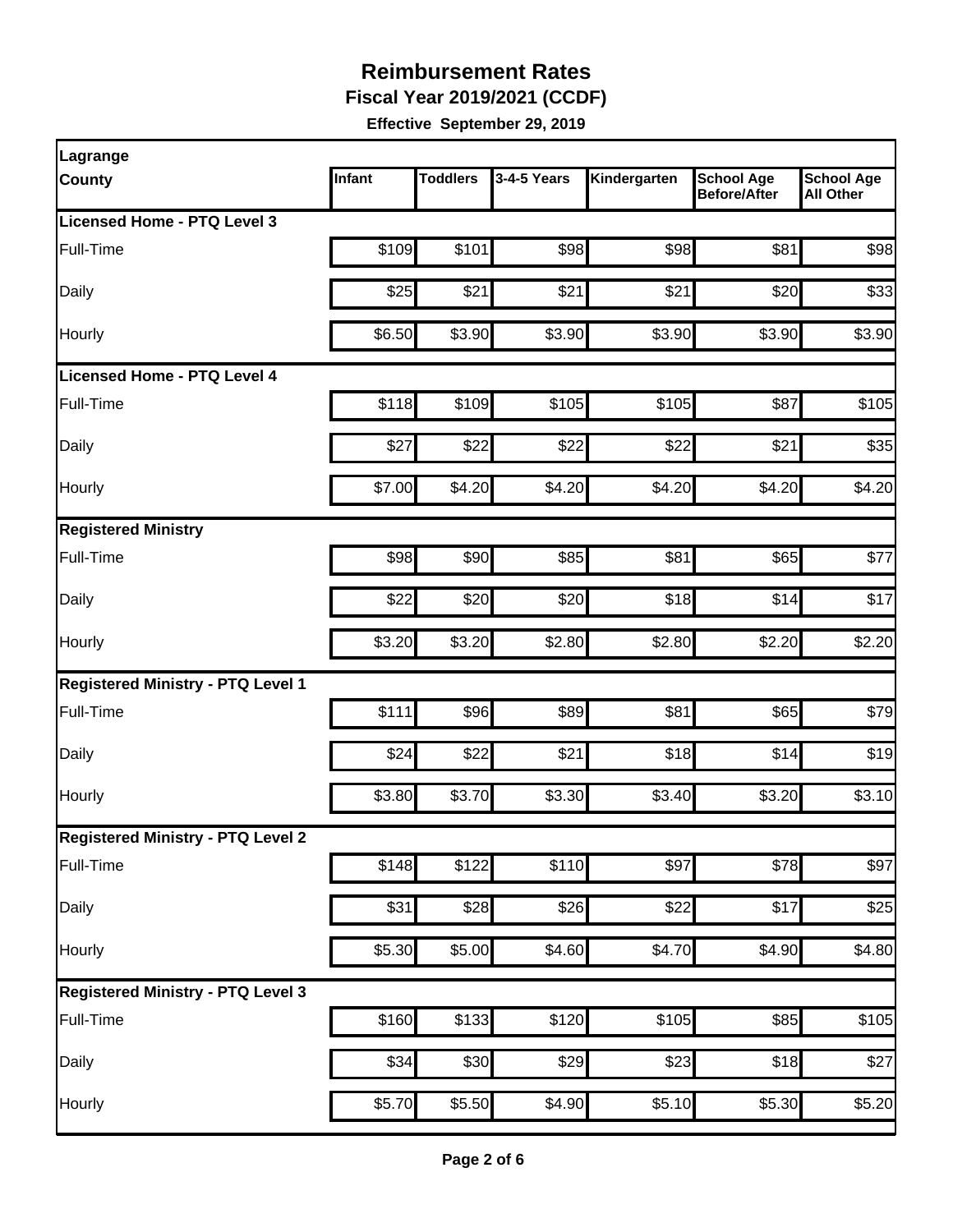**Fiscal Year 2019/2021 (CCDF)**

| Lagrange                                 |        |                 |             |              |                                          |                                       |  |  |  |
|------------------------------------------|--------|-----------------|-------------|--------------|------------------------------------------|---------------------------------------|--|--|--|
| <b>County</b>                            | Infant | <b>Toddlers</b> | 3-4-5 Years | Kindergarten | <b>School Age</b><br><b>Before/After</b> | <b>School Age</b><br><b>All Other</b> |  |  |  |
| <b>Registered Ministry - PTQ Level 4</b> |        |                 |             |              |                                          |                                       |  |  |  |
| Full-Time                                | \$172  | \$143           | \$129       | \$113        | \$91                                     | \$113                                 |  |  |  |
| Daily                                    | \$36   | \$32            | \$31        | \$25         | \$20                                     | \$29                                  |  |  |  |
| Hourly                                   | \$6.20 | \$5.90          | \$5.30      | \$5.50       | \$5.70                                   | \$5.60                                |  |  |  |
| <b>Exempt Center</b>                     |        |                 |             |              |                                          |                                       |  |  |  |
| Full-Time                                | \$98   | \$90            | \$85        | \$81         | \$65                                     | \$77                                  |  |  |  |
| Daily                                    | \$22   | \$20            | \$20        | \$18         | \$14                                     | \$17                                  |  |  |  |
| Hourly                                   | \$3.20 | \$3.20          | \$2.80      | \$2.80       | \$2.20                                   | \$2.20                                |  |  |  |
| <b>Accredited Exempt Center</b>          |        |                 |             |              |                                          |                                       |  |  |  |
| Full-Time                                | \$135  | \$112           | \$101       | \$89         | \$69                                     | \$89                                  |  |  |  |
| Daily                                    | \$29   | \$25            | \$24        | \$20         | \$15                                     | \$23                                  |  |  |  |
| Hourly                                   | \$4.80 | \$4.60          | \$4.20      | \$4.30       | \$4.50                                   | \$4.40                                |  |  |  |
| <b>Exempt Home</b>                       |        |                 |             |              |                                          |                                       |  |  |  |
| Full-Time                                | \$73   | \$72            | \$67        | \$63         | \$49                                     | \$60                                  |  |  |  |
| Daily                                    | \$17   | \$15            | \$15        | \$14         | \$11                                     | \$11                                  |  |  |  |
| Hourly                                   | \$2.10 | \$2.50          | \$2.50      | \$2.20       | \$2.20                                   | \$2.10                                |  |  |  |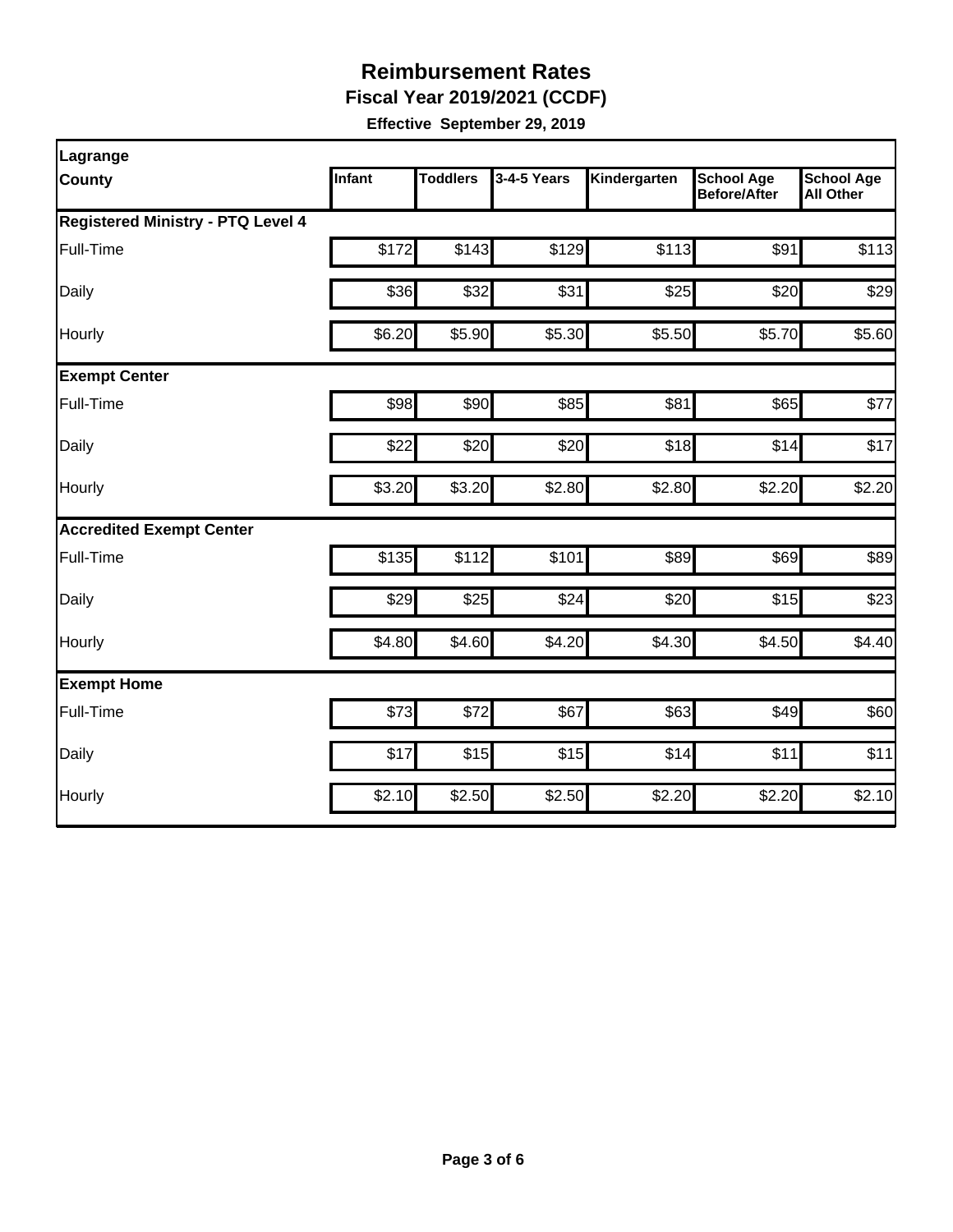**School Year 2019/2021 (OMW Pre-K)**

| Lagrange                      |        |                 |             |              |                                   |                                       |
|-------------------------------|--------|-----------------|-------------|--------------|-----------------------------------|---------------------------------------|
| <b>County</b>                 | Infant | <b>Toddlers</b> | 3-4-5 Years | Kindergarten | <b>School Age</b><br>Before/After | <b>School Age</b><br><b>All Other</b> |
| Licensed Center - PTQ Level 3 |        |                 |             |              |                                   |                                       |
| Full-Time                     |        |                 | \$132.00    |              |                                   |                                       |
| Daily                         |        |                 |             |              |                                   |                                       |
| Hourly                        |        |                 |             |              |                                   |                                       |
| Licensed Center - PTQ Level 4 |        |                 |             |              |                                   |                                       |
| Full-Time                     |        |                 | \$141.90    |              |                                   |                                       |
| Daily                         |        |                 |             |              |                                   |                                       |
| Hourly                        |        |                 |             |              |                                   |                                       |
| Licensed Home - PTQ Level 3   |        |                 |             |              |                                   |                                       |
| Full-Time                     |        |                 | \$107.80    |              |                                   |                                       |
| Daily                         |        |                 |             |              |                                   |                                       |
| Hourly                        |        |                 |             |              |                                   |                                       |
| Licensed Home - PTQ Level 4   |        |                 |             |              |                                   |                                       |
| Full-Time                     |        |                 | \$115.50    |              |                                   |                                       |
| Daily                         |        |                 |             |              |                                   |                                       |
| Hourly                        |        |                 |             |              |                                   |                                       |
| VCP Ministry - PTQ Level 0    |        |                 |             |              |                                   |                                       |
| Full-Time                     |        |                 | \$93.50     |              |                                   |                                       |
| Daily                         |        |                 |             |              |                                   |                                       |
| Hourly                        |        |                 |             |              |                                   |                                       |
| VCP Ministry - PTQ Level 3    |        |                 |             |              |                                   |                                       |
| Full-Time                     |        |                 | \$132.00    |              |                                   |                                       |
| Daily                         |        |                 |             |              |                                   |                                       |
| Hourly                        |        |                 |             |              |                                   |                                       |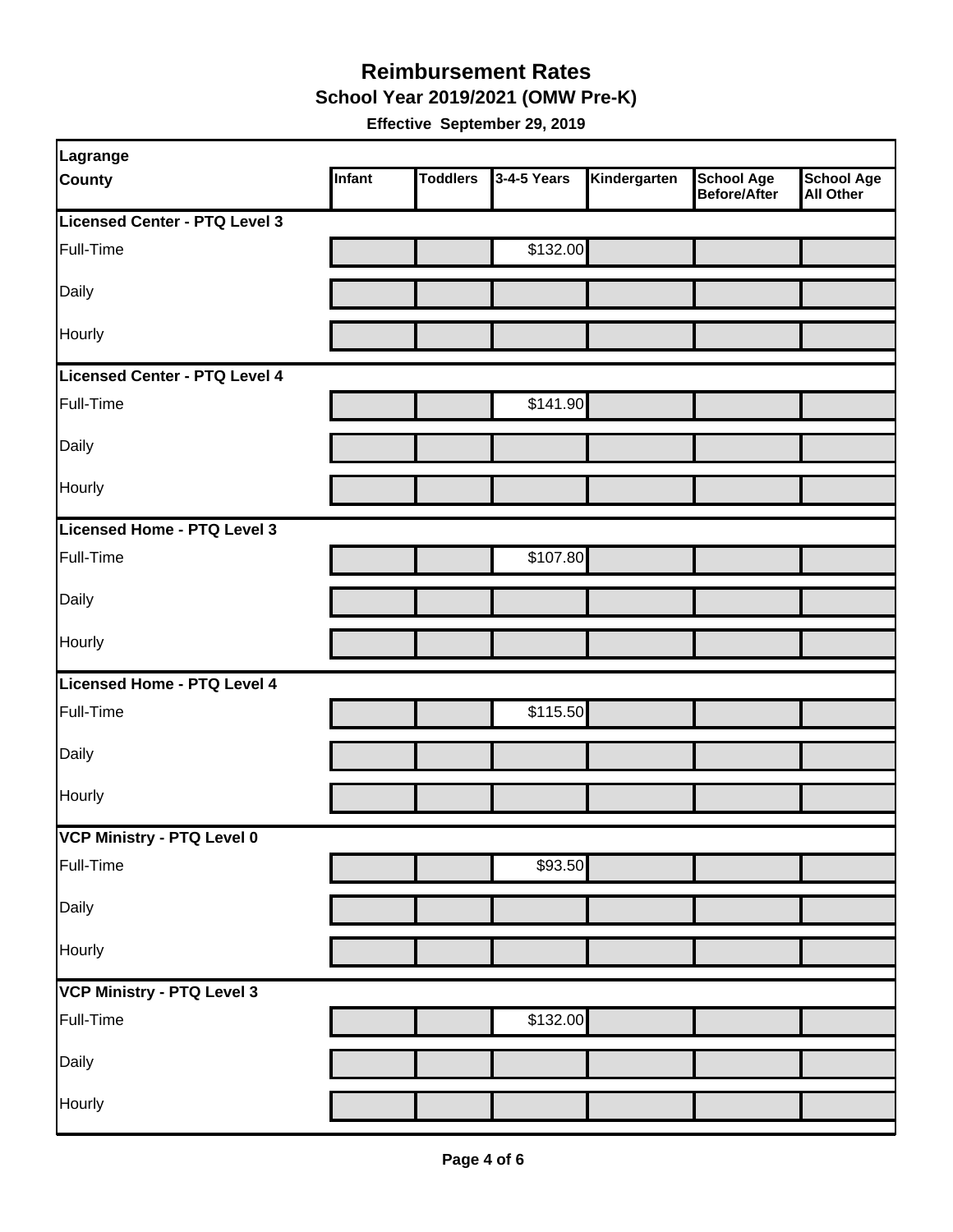**School Year 2019/2021 (OMW Pre-K)**

| Lagrange                                |        |                 |             |              |                                          |                                       |
|-----------------------------------------|--------|-----------------|-------------|--------------|------------------------------------------|---------------------------------------|
| <b>County</b>                           | Infant | <b>Toddlers</b> | 3-4-5 Years | Kindergarten | <b>School Age</b><br><b>Before/After</b> | <b>School Age</b><br><b>All Other</b> |
| <b>VCP Ministry - PTQ Level 4</b>       |        |                 |             |              |                                          |                                       |
| Full-Time                               |        |                 | \$141.90    |              |                                          |                                       |
| Daily                                   |        |                 |             |              |                                          |                                       |
| Hourly                                  |        |                 |             |              |                                          |                                       |
| Private Accredited School - PTQ Level 0 |        |                 |             |              |                                          |                                       |
| Full-Time                               |        |                 | \$101.20    |              |                                          |                                       |
| Daily                                   |        |                 |             |              |                                          |                                       |
| Hourly                                  |        |                 |             |              |                                          |                                       |
| Private Accredited School - PTQ Level 1 |        |                 |             |              |                                          |                                       |
| Full-Time                               |        |                 | \$101.20    |              |                                          |                                       |
| Daily                                   |        |                 |             |              |                                          |                                       |
| Hourly                                  |        |                 |             |              |                                          |                                       |
| Private Accredited School - PTQ Level 2 |        |                 |             |              |                                          |                                       |
| Full-Time                               |        |                 | \$121.00    |              |                                          |                                       |
| Daily                                   |        |                 |             |              |                                          |                                       |
| Hourly                                  |        |                 |             |              |                                          |                                       |
| Private Accredited School - PTQ Level 3 |        |                 |             |              |                                          |                                       |
| Full-Time                               |        |                 | \$132.00    |              |                                          |                                       |
| Daily                                   |        |                 |             |              |                                          |                                       |
| Hourly                                  |        |                 |             |              |                                          |                                       |
| Private Accredited School - PTQ Level 4 |        |                 |             |              |                                          |                                       |
| Full-Time                               |        |                 | \$141.90    |              |                                          |                                       |
| Daily                                   |        |                 |             |              |                                          |                                       |
| Hourly                                  |        |                 |             |              |                                          |                                       |